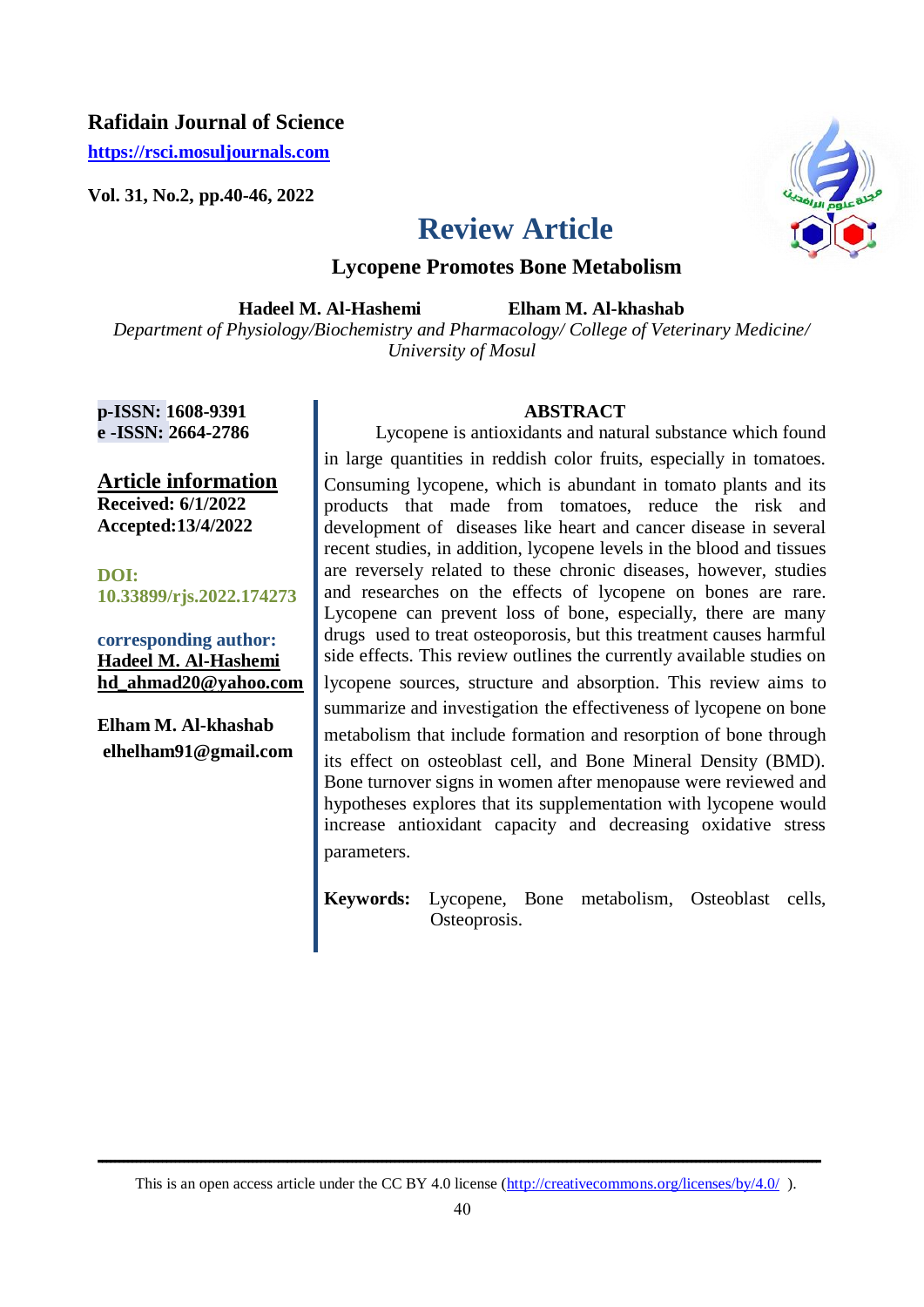#### **INTRODUCTION**

 Lycopene is one of the major antioxidants and it is one of natural pigments known as carotenoids (Takashi, 2020). Lycopene is naturally occurs in red fruits and vegetables and some algae and fungi. The main origins of lycopene are in tomato as well as tomato based products. In the human diet, the presence and concentration of lycopene in tomatoes has been processed is often greater than in fresh tomatoes because the processed tomato is often involves concentrations via water loss (Bohm *et al., 2004)*. Many studies showed that lycopene in processed tomato products that treated by heat are more bioavailable than lycopene that occurs in fresh tomatoes. Ketchup contains 167.07  $\mu$ g/g whereas tomato, red, ripe raw (fresh) contains 25.73  $\mu$ g/g that shown in (Table 1) (Tonucci *et al.*,1995). Lycopene, which has the chemical formula  $C_{40}H_{56}$ , is a polyunsaturated hydrocarbon. Lycopene has a high potential as an antioxidant activity that can remove reactive oxygen species (Srinivasan *et al.,*2007). Lycopene from a major group of pigments called carotenoids; however, the lycopene has not the activity of provitamin A. The importance of this , that the body does not have the ability to transform lycopene into vitamin A. β-carotene and lycopene possess nearly identical structure; the main difference is that the β-ionone ring. This difference gave lycopene the ability to get rid of single oxygen as well as prevents damage to cellular structures and molecules in the body due to its distinct structure, which consists of eleven double bonds conjugated, in addition to that it does not contain circular groups Fig. (1) (Merve *et al.,* 2017). This one seemingly small difference results in lycopene possessing significantly stronger antioxidant capabilities (Tilman *et al.,* 2010). The useful properties of lycopene originate from the antioxidant properties primarily. The bioavailability of lycopene, its distribution in the human body, metabolism and excretion, and all its biological activities need to accumulate, and this needs research and necessary studies. (Gurpreet *et al.,* 2017).

| Food                      | Average amount of lycopene |                                       |
|---------------------------|----------------------------|---------------------------------------|
|                           | By weight $(\mu g/g)$      | Per average serving size (mg/serving) |
| Grapefruit, pink/red, raw | 14.19                      | 3.26                                  |
| Ketchup                   | 167.07                     | $2.51^{b}$                            |
| Pasta sauce               | 126.55                     | 31.64                                 |
| Papaya, raw               | 36.50                      | 5.11                                  |
| Pink guava, raw           | 54.00                      | 8.91                                  |
| Pizza sauce               | 127.10                     | $7.75^{\rm a}$                        |
| Rosehip                   | 240.50                     | $4.81^{b}$                            |
| Salsa                     | 105.13                     | $6.52^{a}$                            |
| Tomato, canned (puree)    | 217.54                     | 54.39                                 |
| Tomato, canned, stewed    | 40.88                      | 10.42                                 |
| Tomato juice              | 90.37                      | 21.96                                 |
| Tomato, paste             | 287.64                     | $4.71^{b}$                            |
| Tomato, red, ripe raw     | 25.73                      | 4.63                                  |
| Tomato soup               | 53.45                      | 13.04                                 |
| Vegetable juice           | 96.60                      | 23.38                                 |
| Watermelon, raw           | 45.32                      | 6.89                                  |

Table 1: Lycopene content of foods rich in lycopene, shown in  $\mu$ g/g and per average serving **size (Tonucci** *et al.,* **1995)**

Serving sizes were calculated based on weight per 1 cup measure, unless indicated by  $^a$  for  $\frac{1}{4}$  cup or  $^b$  for 1 tablespoon.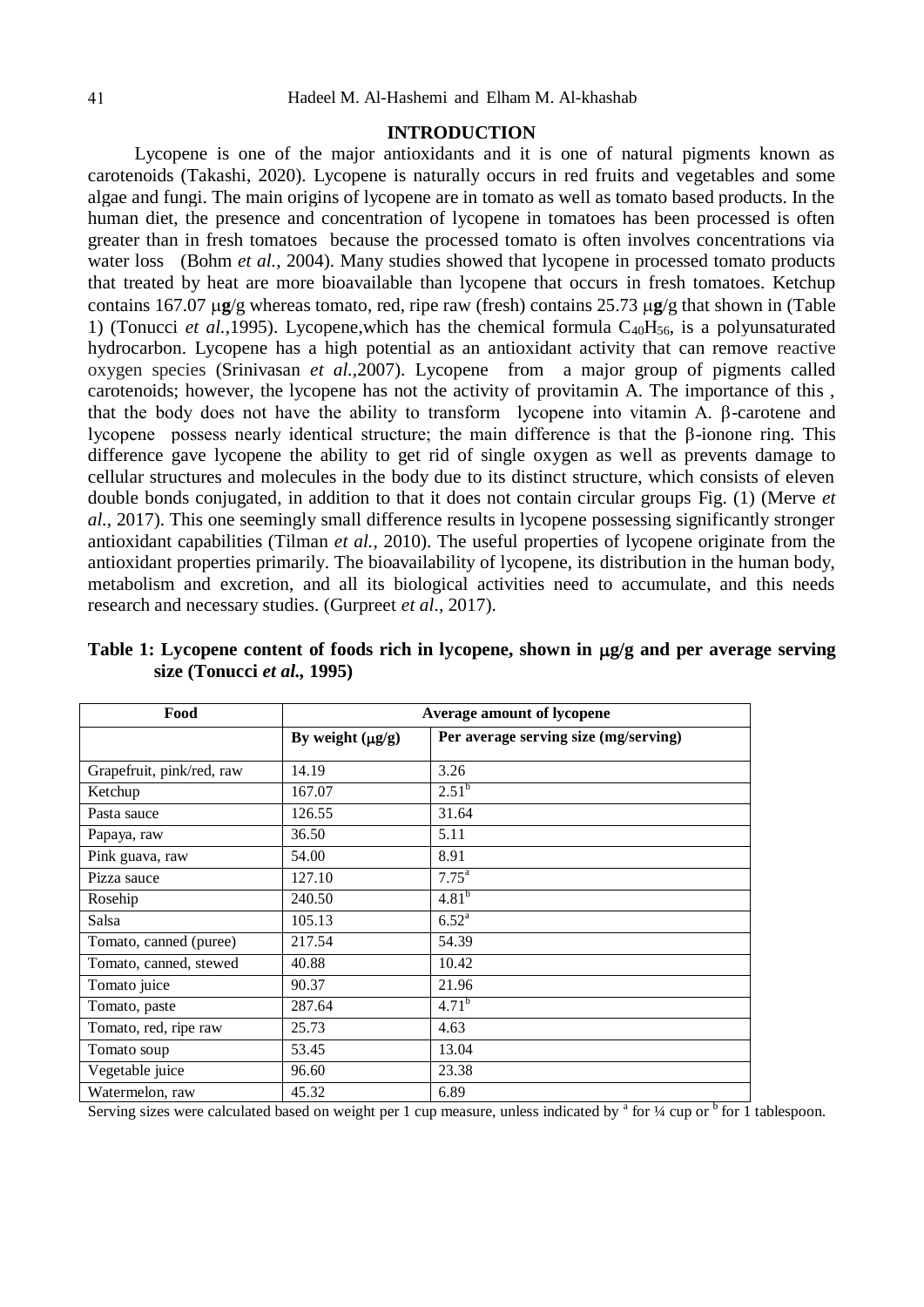

**Fig. 1: structure of lycopene**

 The rate of absorption of carotenoids is low lie between ten to thirty percent of this amount, and the largest proportion of carotenoids is eliminated from the body through feces. The decrease in the rate of absorption of lycopene and the increase in the rate of excretion outside the body are partly due to the fact that it binds closely with large molecules and forms protein complexes in foods, and the separation of carotenoids from these complexes occurs when exposed to heat [\(Conrad and](https://www.tandfonline.com/author/Perera%2C+Conrad+O) Gan, [2007\)](https://www.tandfonline.com/author/Yen%2C+Gan+Mei). Lycopene is more lipophilic, because the lycopene is non-polar compound carried only by low density lipoprotein (LDL). The deeply position of lycopene in LDL molecules responsible for it is taken up by the tissue (Carroll *et al.,*2000). Because lycopene is lipophilic, it tends to accumulate in the tissues of the body and is more concentrated in the liver, prostate, adrenal glands and testes organs, and its concentration is approximately 80% in the adrenal gland and testes which is higher than in the liver tissues. The general mechanisms of carotenoids, believed to influence the prevention of the development of chronic diseases and oxidative damage in biological systems, including damage to cell membranes and structures such as DNA and proteins, as well as lipids (Tapiero *et al.,* 2004). The damage results from exposure to free radicals, and these molecules contain a single electron in the farther shell of the atom (Ismail, 2021; Rana, 2022). The action of lycopene through its oxidative capacity in reducing oxidative damage and bone turnover indicators (Lobo *et al.,* 2010). Carotenoids play a major role in regulating and influencing bone metabolism (Xiang-Dong, 2012). Carotenoids are often referred to by their oxidative properties by ridding the body of reactive oxygen species [\(Andrew and](https://www.ncbi.nlm.nih.gov/pubmed/?term=Young%20AJ%5BAuthor%5D&cauthor=true&cauthor_uid=29439455) [Gordon,](https://www.ncbi.nlm.nih.gov/pubmed/?term=Lowe%20GL%5BAuthor%5D&cauthor=true&cauthor_uid=29439455) 2018). Some European studies have shown, that carotenoids intake enhance bone mineral density and prevents the risk of osteoporosis (Jiuhong *et al.,* 2017). Lycopene is one of the most important and highest antioxidant compounds and has the ability to protect tissues and cells by eliminating free radicals [\(Jalil and](https://www.ncbi.nlm.nih.gov/pubmed/?term=Pirayesh%20Islamian%20J%5BAuthor%5D&cauthor=true&cauthor_uid=25685729) [Habib, 2](https://www.ncbi.nlm.nih.gov/pubmed/?term=Mehrali%20H%5BAuthor%5D&cauthor=true&cauthor_uid=25685729)015). Dietary lycopene as well as its supplements can be of benefit in preventing the development of a number of chronic diseases such as heart diseases and cancer, as well as lycopene has positive effects on neurodegenerative diseases such as Alzheimer's disease and Parkinson's disease as well as the effects of carotenoids on immune cells such as its effect on T and B lymphocytes cells, as well as through its effect on natural killer cells and macrophages (Erica *et al.,* 2010; Singh and Goyal, 2008). Despite of all this, there is a lack of laboratory and clinical studies on the influence of lycopene and lycopene-rich foods that affect and prevent bone loss (Przybylska, 2020). Because of most previous studies and researches concentrated on the role of calcium and proteins only ,and there importance on bone health. Recent studies confirmed the importance of vegetables and fruits on bone health (Susan *et al.,* 2000).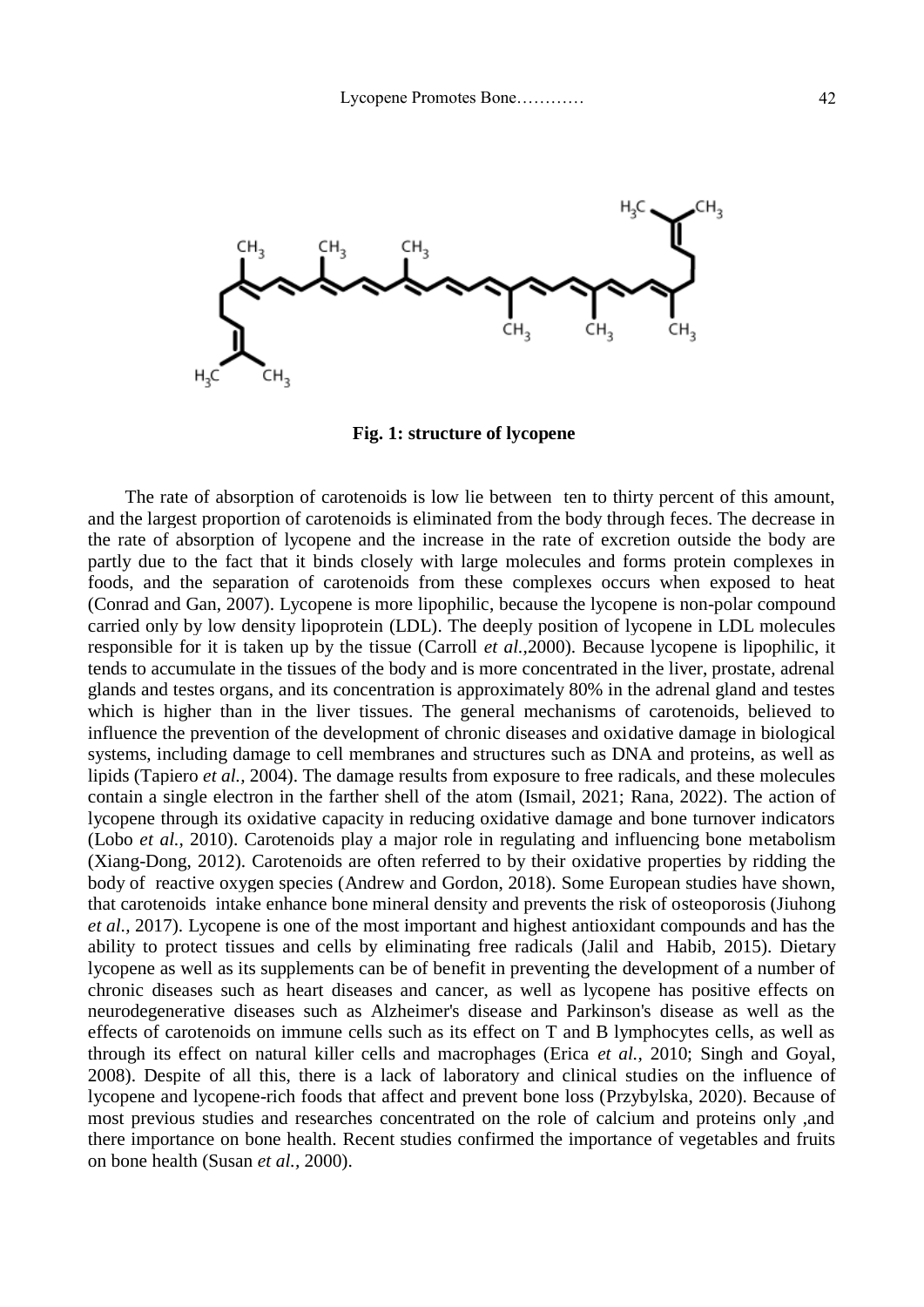#### 44 Hadeel M. Al-Hashemi and Elham M. Al-khashab

#### **1. Lycopene promotes osteoblast cells**

Osteoblasts are the cells responsible for the formation of new bone, which derives from the bone marrow, which forms new bone called "osteoid"; this new bone consists of collagen and some proteins and is responsible for the deposition of minerals and calcium (Rinaldo *et al.,* 2015; Zorab and Salih, 2021). In 2003, a study explored the effect of lycopene, which is abundant in tomato and its product, on the proliferation and differentiation of osteoblasts and these cells responsible for bone formation (Linda *et al.,* 2003). In respect to influence of lycopene on osteoblast cells; in 2018, a laboratory study showed the effect of antioxidant lycopene on human-like osteoblast cells by Gene Expressions of Type 1 collagen (COL‐ 1) and Real Time Cells Analysis (RTCA) system, Growth Differentiation Factor‐ 5 (GDF‐ 5) and Osteocalcin hormone. Depending on the dose of lycopene which was given in this research, the human like osteoblast cells were proliferated when compared with the control group (Bengi *et al.,* 2018).

#### **2. Lycopene promotes mineral bone density (BMD)**

Measure of Bone Mineral Density (BMD) is typically performed by dual X ray absorptiometry (DXA), which provides a static, complete measure of the skeletal status. Bone Mineral Density is measured in different locations of the skeleton such as the spine, hip and wrist. Central DXA of the hip and spine provides the best predictive evidence for fracture risk [\(Glen and](https://www.ncbi.nlm.nih.gov/pubmed/?term=Blake%20GM%5BAuthor%5D&cauthor=true&cauthor_uid=17675543) [Ignac,](https://www.ncbi.nlm.nih.gov/pubmed/?term=Fogelman%20I%5BAuthor%5D&cauthor=true&cauthor_uid=17675543) 2007; Muhamad *et al.,* 2021). In 2003, a study showed that lycopene improved bone mineral density, showing a relationship and positive results between eating vegetables and fruits and bone health. This study showed the positive relationship between retinol and carotenoids. The research was conducted on 68 men and 137 women, when one group of Australian population was consumed vegetables and fruits containing phytonutrient. The intake of lycopene led to an improvement in the total bone mass of the body, as well as an improvement in the lumbar spine for men, as well as lycopene, lutein and zeaxanthin ingested in premenopausal women, while there is an improvement and a positive relationship between taking β-carotene and bone mass in the lumbar spine in postmenopausal women and hence this study suggests the positive relationship between the consumption and intake of fruits and vegetables through dietary carotene and bone health through anti-oxidation mechanisms (Naiyana *et al.,* 2003). In another study published in 2014, its study showed the important influences of lycopene as an antioxidant in reducing oxidative stress in growing female rats. The contained of lycopene in the diet that received to female rats (1.5 months old) in study was 0, 50 and 100 ppm. The results showed that taking of lycopene led to an increase in the bone mass of the body, lumbar spine and proximal tibial metaphysis in the 100 ppm group, and an increase in the activity of bone-alkaline phosphatase in the 100 ppm group more than in the 0 ppm group. The conclude from this study that taking lycopene helps and facilitates the process of bone formation and reduces and prevents bone resorption, which subsequently leads to an increase in BMD in growing female rats (Yuki *et al.,* 2014).

#### **3. Lycopene and osteoporosis**

Osteoporosis is a common disease that affects millions of people around the world (Tümay *et al.,* 2017; Hamdoon *et al.,* 2020). Osteoporosis (OP) it's a systemic disease, characterized by decrease of minerals in bones, as well as a decrease in the fine structure of the bone, and this leads to bone fragility and fractures. Although, the current treatments used to treat osteoporosis are effective and achieve an improvement in bone mineral density and reduce fractures, but most patients don't take these therapy because of their side effects (Aasis *et al.,* 2010; Al-Hashemi *et al.,* 2013). Therefore, require to treat osteoporotic patients safely. New treatments are free from any adverse effects, several scientific evidence points to the use of plant food compounds that prevent bone loss or osteoporosis were documented, especially those demonstrated to the postmenopausal women (Prentice, 2004; Marcellus *et al.,* 2021; Rao and Rao, 2018; Rao and Ali, 2007). In 2009, a study was conducted to investigate the protective effect of lycopene intake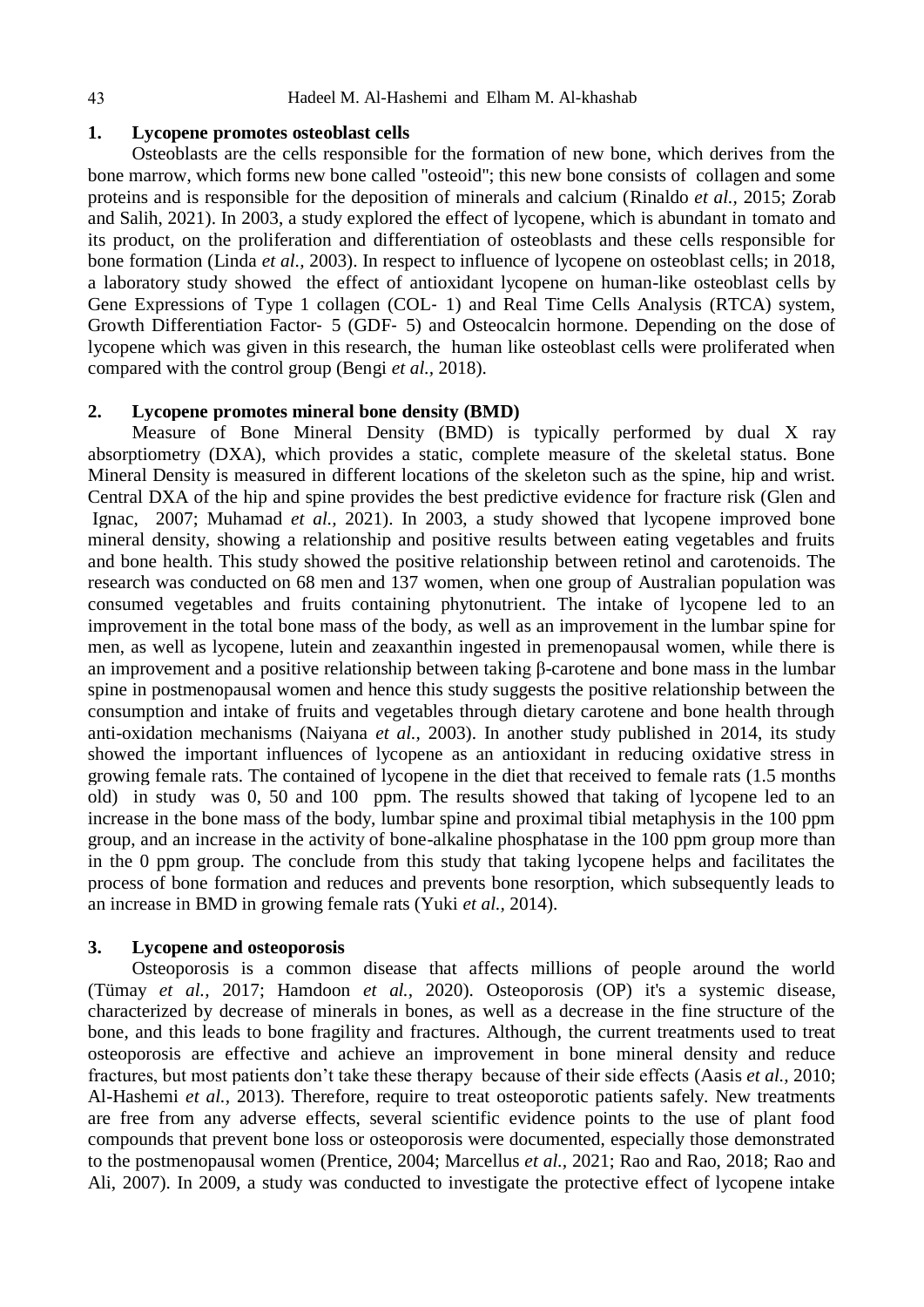and total carotenoids and its effect on reducing and preventing fractures that occur in the hip bones. This study was conducted over 17 years of patients with osteoporosis in Framingham. The study concluded the protective role of various carotenoids on bone health in the elderly (Shivani *et al.,*  2009). In 2020, there was a study examined the influence of lycopene on osteoblast cells in addition the BMD and bone turnover markers in postmenopausal women showed the effect of lycopene on several important pathways and bone-specific markers, including Wnt/β-catenin, ERK 1/2, alkaline phosphatase, RUNX2, RANKL and COL1A of Saos-2 pathways. The results showed the effect of lycopene to prevent reduction of bone density in postmenopausal women (Russo *et al.,* 2020). Later, in 2020, the potential effect of lycopene to reduce and prevent loss of bone in postmenopausal women was included bone biology and pathophysiology of osteoporosis (Umani *et al.,* 2020).

#### **CONCLUSIONS**

The action of phytochemical constituents of lycopene and their roles as antioxidants in reducing oxidative stress and bone turnover, which reduce the risk of osteoporosis, especially in older women after menopause. Based on research and studies, the consumption of lycopene for women improves bone health, which includes improving osteoblast cells and Bone Mineral Density (BMD).

#### **REFERENCES**

- [Aasis, U.](https://www.ncbi.nlm.nih.gov/pubmed/?term=Unnanuntana%20A%5BAuthor%5D&cauthor=true&cauthor_uid=20194335); [Brian, P.G.](https://www.ncbi.nlm.nih.gov/pubmed/?term=Gladnick%20BP%5BAuthor%5D&cauthor=true&cauthor_uid=20194335); [Eve, D.](https://www.ncbi.nlm.nih.gov/pubmed/?term=Donnelly%20E%5BAuthor%5D&cauthor=true&cauthor_uid=20194335); [Joseph, M.L.](https://www.ncbi.nlm.nih.gov/pubmed/?term=Lane%20JM%5BAuthor%5D&cauthor=true&cauthor_uid=20194335) (2010).The Assessment of fracture risk. *[J. Bone Joint](https://www.ncbi.nlm.nih.gov/pmc/articles/PMC2827823/)  Surg. [Amer](https://www.ncbi.nlm.nih.gov/pmc/articles/PMC2827823/)*., **92**(3), 743–753.
- Al-Hashemi, H.M.; Al-Khashab, E.M.; Hamdoon, A.A. (2013). Effect of high doses of Omega-3 fatty acids on the metabolism of bones in adult females rats. *Raf. J. Sci*., **24**(3),17-26.
- [Andrew, J.Y.](https://www.ncbi.nlm.nih.gov/pubmed/?term=Young%20AJ%5BAuthor%5D&cauthor=true&cauthor_uid=29439455); [Gordon,](https://www.ncbi.nlm.nih.gov/pubmed/?term=Lowe%20GL%5BAuthor%5D&cauthor=true&cauthor_uid=29439455) L.L. (2018). Carotenoids—antioxidant properties. *[Antiox](https://www.ncbi.nlm.nih.gov/pmc/articles/PMC5836018/)*. Feb, **7**(2), 28.
- Bengi, V.U; Saygun, N.I.; Bal, M.V; Özcan, E.; Köse Özkan, C.; Torun, D.; Avcu, F. (2018). The effect of lycopene on proliferation and bone regeneration ability of human like osteoblast cells in vitro. *J. Clinic. Peri.*, **45**[\(19\)](https://onlinelibrary.wiley.com/toc/1600051x/2018/45/S19), [20-23.](https://onlinelibrary.wiley.com/toc/1600051x/2018/45/S19)
- Bohm, V.; Frohlich, K.; Bitsch, R. (2004). Rosehip--A "new" source of lycopene?. *Mol. Asp. [Med.](https://www.researchgate.net/journal/Molecular-Aspects-of-Medicine-0098-2997)*, **24**(6), 385-9.
- Carroll, [Y.L.](https://pubmed.ncbi.nlm.nih.gov/?term=Carroll+YL&cauthor_id=10878653); Corridan, [B.M.](https://pubmed.ncbi.nlm.nih.gov/?term=Corridan+BM&cauthor_id=10878653); Morrissey, [P.A.](https://pubmed.ncbi.nlm.nih.gov/?term=Morrissey+PA&cauthor_id=10878653) (2000). Lipoprotein carotenoid profiles and the susceptibility of low density lipoprotein to oxidative modification in healthy elderly volunteers. *Eur. J. Clin. Nutr*., **54**(6), 500-7.
- [Conrad, O.P.](https://www.tandfonline.com/author/Perera%2C+Conrad+O); [Gan, M.Y.](https://www.tandfonline.com/author/Yen%2C+Gan+Mei) (2007). Functional properties of carotenoids in human health. *[Inter. J.](https://www.tandfonline.com/ljfp20)  [Food Pro](https://www.tandfonline.com/ljfp20)*., **10**(2), 201-230.
- [Erica, N.S.](https://www.ncbi.nlm.nih.gov/pubmed/?term=Story%20EN%5BAuthor%5D&cauthor=true&cauthor_uid=22129335); [Rachel, E.K.](https://www.ncbi.nlm.nih.gov/pubmed/?term=Kopec%20RE%5BAuthor%5D&cauthor=true&cauthor_uid=22129335); [Steven, J.S.](https://www.ncbi.nlm.nih.gov/pubmed/?term=Schwartz%20SJ%5BAuthor%5D&cauthor=true&cauthor_uid=22129335); [G. Keith, H.](https://www.ncbi.nlm.nih.gov/pubmed/?term=Harris%20GK%5BAuthor%5D&cauthor=true&cauthor_uid=22129335) (2010). An update on the health effects of tomato lycopene. *Ann. Rev. Food Sci. [Tech.](https://www.researchgate.net/journal/Annual-Review-of-Food-Science-and-Technology-1941-1413)*, **1**, 189-210.
- [Glen, M.B.](https://www.ncbi.nlm.nih.gov/pubmed/?term=Blake%20GM%5BAuthor%5D&cauthor=true&cauthor_uid=17675543); [Ignac, F.](https://www.ncbi.nlm.nih.gov/pubmed/?term=Fogelman%20I%5BAuthor%5D&cauthor=true&cauthor_uid=17675543) (2007). The role of DXA bone density scans in the diagnosis and treatment of osteoporosis. *[Postgrad](https://www.ncbi.nlm.nih.gov/pmc/articles/PMC2600106/) Med. J.*, **83**(982), 509–517.
- [Gurpreet,](https://www.researchgate.net/scientific-contributions/Gurpreet-Kaur-2135653147) K.; [Anupama,](https://www.researchgate.net/scientific-contributions/Anupama-Sandal-2135632381) S.; [Navjot,](https://www.researchgate.net/profile/Navjot-Dhillon-3) D. (2017). Lycopene and human health-A review. *[Agri.](https://www.researchgate.net/journal/Agricultural-Reviews-0253-1496) Rev*., **38**(04).
- Hamdoon, A.A.; Al-khashab, E.M.; Al-hashemi, H.M. (2020). Effect of saponin extract of *Glycyrrihiza glabra* in activity of hepatic enzymes and some biochemical parameters in serum of adults ovariectomized female rats. *Iraqi J. Vet. Sci.*, **34**(2), 411-415.
- [Hyunjeong, P.](https://link.springer.com/article/10.1186/s13765-020-00534-w#auth-Hyunjeong-Park); [Young, J.](https://link.springer.com/article/10.1186/s13765-020-00534-w#auth-Young_Jun-Kim); [Youngjae,](https://link.springer.com/article/10.1186/s13765-020-00534-w#auth-Youngjae-Shin) S. (2020). Estimation of daily intake of lycopene, antioxidant contents and activities from tomatoes, watermelons, and their processed products in Korea. *Appl. Biol. [Chem](https://www.researchgate.net/journal/Applied-Biological-Chemistry-2468-0834)*., **63**(1), 50.
- Ismail, H.Kh. (2021). Histopathological alterations of male and female reproductive systems induced by alloxan in rats. *Iraqi J. Vet. Sci*., **35**(2), 223-226.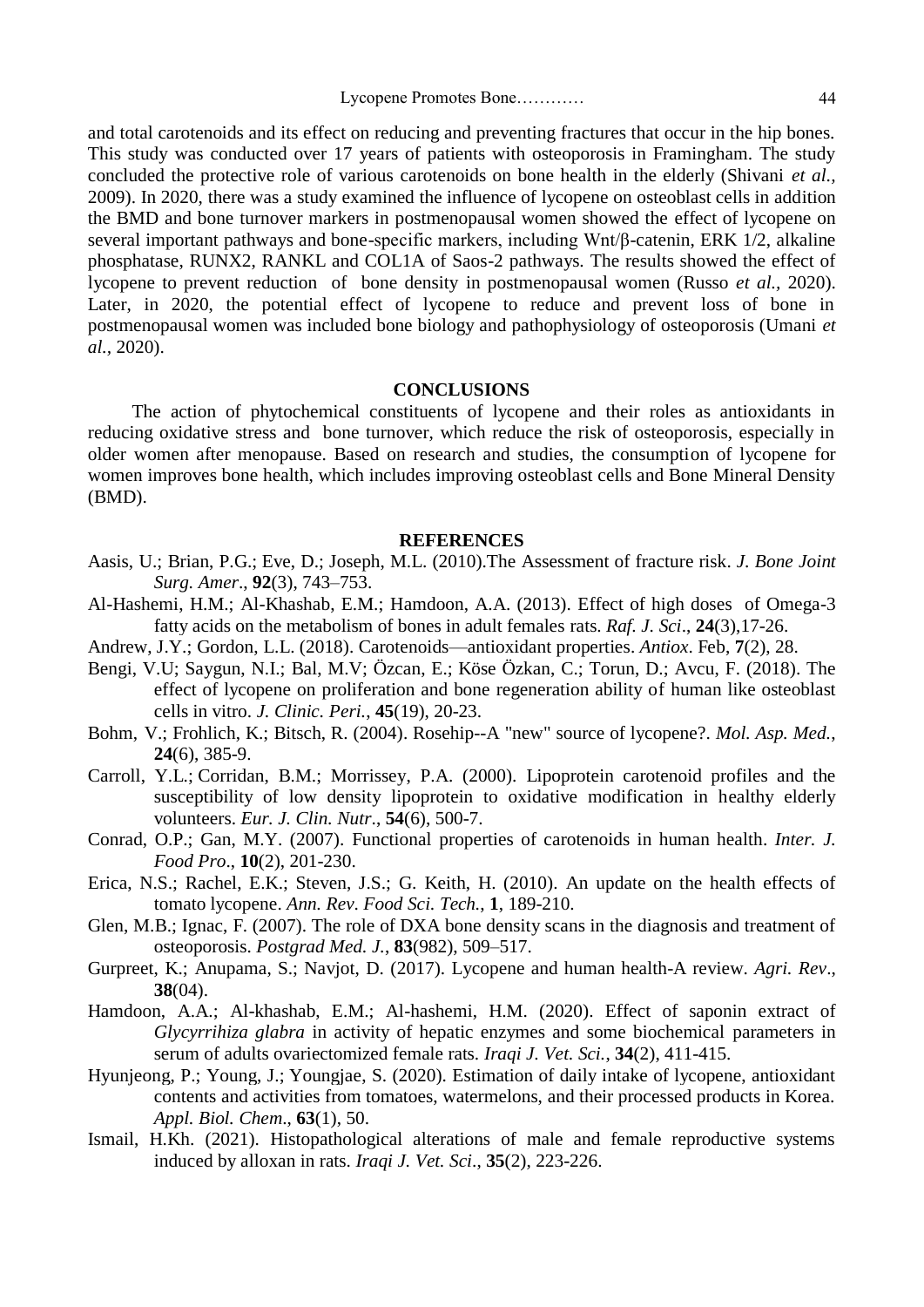- [Jalil, P.I.](https://www.ncbi.nlm.nih.gov/pubmed/?term=Pirayesh%20Islamian%20J%5BAuthor%5D&cauthor=true&cauthor_uid=25685729); [Habib, M.](https://www.ncbi.nlm.nih.gov/pubmed/?term=Mehrali%20H%5BAuthor%5D&cauthor=true&cauthor_uid=25685729) (2015). Lycopene as a carotenoid provides radioprotectant and antioxidant effects by quenching radiation-induced free radical singlet: An Overview. *[Cell J.](https://www.ncbi.nlm.nih.gov/pmc/articles/PMC4297477/)*, **16**(4), 386–391.
- [Jiuhong, X.U.](https://www.ncbi.nlm.nih.gov/pubmed/?term=Xu%20J%5BAuthor%5D&cauthor=true&cauthor_uid=27911854); [Chunli, S.](https://www.ncbi.nlm.nih.gov/pubmed/?term=Song%20C%5BAuthor%5D&cauthor=true&cauthor_uid=27911854); [Xiaochao, S.](https://www.ncbi.nlm.nih.gov/pubmed/?term=Song%20X%5BAuthor%5D&cauthor=true&cauthor_uid=27911854); [Xi Z.](https://www.ncbi.nlm.nih.gov/pubmed/?term=Zhang%20X%5BAuthor%5D&cauthor=true&cauthor_uid=27911854); [Xinli, Li.](https://www.ncbi.nlm.nih.gov/pubmed/?term=Li%20X%5BAuthor%5D&cauthor=true&cauthor_uid=27911854) (2017). Carotenoids and risk of fracture: a meta-analysis of observational studies*[.Oncotar.](https://www.ncbi.nlm.nih.gov/pmc/articles/PMC5356809/)*, **8**(2), 2391–2399.
- [Linda, K.](https://pubmed.ncbi.nlm.nih.gov/?term=Kim+L&cauthor_id=12935317); [A Venket, R.](https://pubmed.ncbi.nlm.nih.gov/?term=Rao+AV&cauthor_id=12935317); [Leticia, G.R.](https://pubmed.ncbi.nlm.nih.gov/?term=Rao+LG&cauthor_id=12935317) (2003). Lycopene II--effect on osteoblasts: the carotenoid lycopene stimulates cell proliferation and alkaline phosphatase activity of SaOS-2 cells. *J. Med. Food*., **6**(2), 79-86.
- Lobo, [V.](https://www.ncbi.nlm.nih.gov/pubmed/?term=Lobo%20V%5BAuthor%5D&cauthor=true&cauthor_uid=22228951); Patil, [A.](https://www.ncbi.nlm.nih.gov/pubmed/?term=Patil%20A%5BAuthor%5D&cauthor=true&cauthor_uid=22228951); Phatak, [A.](https://www.ncbi.nlm.nih.gov/pubmed/?term=Phatak%20A%5BAuthor%5D&cauthor=true&cauthor_uid=22228951); Chandra, [N.](https://www.ncbi.nlm.nih.gov/pubmed/?term=Chandra%20N%5BAuthor%5D&cauthor=true&cauthor_uid=22228951) (2010). Free radicals, antioxidants and functional foods: Impact on human health. *[Pharm. Rev](https://www.ncbi.nlm.nih.gov/pmc/articles/PMC3249911/)*., **4**(8), 118–126.
- [Marcellus, A.](https://www.ncbi.nlm.nih.gov/pubmed/?term=Arnold%20M%5BAuthor%5D&cauthor=true&cauthor_uid=33808726); [Yolanda, V.R.](https://www.ncbi.nlm.nih.gov/pubmed/?term=Rajagukguk%20YV%5BAuthor%5D&cauthor=true&cauthor_uid=33808726); [Anna; G.](https://www.ncbi.nlm.nih.gov/pubmed/?term=Gramza-Micha%26%23x00142%3Bowska%20A%5BAuthor%5D&cauthor=true&cauthor_uid=33808726) (2021). Functional food for elderly high in antioxidant and chicken eggshell to reduce the risk of osteoporosis. A Narrative Review. *[Foods.](https://www.ncbi.nlm.nih.gov/pmc/articles/PMC8003428/)*, **10**(3), 656.
- [Masayoshi, Y.](https://www.ncbi.nlm.nih.gov/pubmed/?term=Yamaguchi%20M%5BAuthor%5D&cauthor=true&cauthor_uid=22471523) (2012). Role of carotenoid β-cryptoxanthin in bone homeostasis. *[J. Bio. Med Sci.](https://www.ncbi.nlm.nih.gov/pmc/articles/PMC3361488/)*, **19**(1), 36.
- [Merve, B.](https://www.ncbi.nlm.nih.gov/pubmed/?term=BACANLI%20M%5BAuthor%5D&cauthor=true&cauthor_uid=32454630); Nursen, B.; [A Ahmet,](https://www.ncbi.nlm.nih.gov/pubmed/?term=BA%26%23x0015e%3BARAN%20AA%5BAuthor%5D&cauthor=true&cauthor_uid=32454630) B. (2017). Lycopene: Is it beneficial to human health as an antioxidant?. *[Turk. J. Pharm.Sci.](https://www.ncbi.nlm.nih.gov/pmc/articles/PMC7227929/)*, **14**(3), 311–318.
- Muhamad, S.A.; Ali, O.J.; Abbas, B. T.; Marif, H. F.; Sleman, R.R.; Ali, B.M.; Raza, D.A.; Ali, H.H.; Ali, G. M. (2021). A retrospective study of fracture cases managed in the veterinary teaching hospital; 181 cases (2014-2018). *Iraqi J. Vet. Sci.*, **35**(1), 23-31.
- [Naiyana, W.](https://pubmed.ncbi.nlm.nih.gov/?term=Wattanapenpaiboon+N&cauthor_id=14672872); [Widjaja, L.](https://pubmed.ncbi.nlm.nih.gov/?term=Lukito+W&cauthor_id=14672872); [Mark, L.W.](https://pubmed.ncbi.nlm.nih.gov/?term=Wahlqvist+ML&cauthor_id=14672872); [Boyd, J.G.S.](https://pubmed.ncbi.nlm.nih.gov/?term=Strauss+BJ&cauthor_id=14672872) (2003). Dietary carotenoid intake as a predictor of bone mineral density. *Asia Pac*. *J. Clin Nutr*., **12**(4), 467-73.
- Prentice, A. (2004). Diet, nutrition and the prevention of osteoporosis. *Pub. Health Nut*., **7**(1A), 227–243. doi:10.1079/PHN2003590.
- Przybylska, S. (2020). Lycopene a bioactive carotenoid offering multiple health benefits: a review. *Food Sci. Tech*., **[55](https://ifst.onlinelibrary.wiley.com/toc/13652621/2020/55/1)**(1), 11-32.
- Rana T.Y. (2022). The efficiency of nanoparticles oxides in the promoting the formation of secondary metabolites compounds in plants. *Raf. J. Sci*., (31)1A, 43-52.
- Rao, A.V.; Ali, A. (2007). Biologically active phytochemicals in human health: *Lycopene Inter*. *J. Food Pro*., **10**(2), 279-288.
- Rao, L.G.; Rao, A.V. (2018). "Oxidative Stress and Antioxidants in the Risk of Osteoporosis—Role of the Antioxidants Lycopene and Polyphenols". Topics in Osteoporosis. London: CRC Press; 217p.
- [Raphael, C.M.](https://www.ncbi.nlm.nih.gov/pubmed/?term=Mordi%20RC%5BAuthor%5D&cauthor=true&cauthor_uid=32110916); [Olabisi, T.A.](https://www.ncbi.nlm.nih.gov/pubmed/?term=Ademosun%20OT%5BAuthor%5D&cauthor=true&cauthor_uid=32110916); [Christiana, O.A.](https://www.ncbi.nlm.nih.gov/pubmed/?term=Ajanaku%20CO%5BAuthor%5D&cauthor=true&cauthor_uid=32110916); [Ifedolapo, O.O.](https://www.ncbi.nlm.nih.gov/pubmed/?term=Olanrewaju%20IO%5BAuthor%5D&cauthor=true&cauthor_uid=32110916); [John, C.W.](https://www.ncbi.nlm.nih.gov/pubmed/?term=Walton%20JC%5BAuthor%5D&cauthor=true&cauthor_uid=32110916) (2020). Free radical mediated oxidative degradation of carotenes and xanthophylls. *[Mole](https://www.ncbi.nlm.nih.gov/pmc/articles/PMC7179097/)cu.*, **25**(5), 1038.
- Rinaldo, F. S.; Gisela, R.; Silva, S.; Estela, S.;Manuel, J.S.; Paulo, S. C. (2015). Biology of bone tissue: structure, function, and factors that influence bone cells. *Bio. Med. Res. Inter.*, Article ID 421746.
- Russo, C.; Ferro, Y.; Maurotti, S.; Salvati, M.A.; Mazza, E.; Pujia, R.; Terracciano, R.; Maggisano, G.; Mare, R.; Giannini, S.; Romeo, S.; Pujia, A.; Montalcini, T. (2020). Lycopene and bone: an *in vitro* investigation and a pilot prospective clinical study. *J. Tranl. Med*., Jan 29, **18**(1), 43.
- [Shivani, S.](https://www.ncbi.nlm.nih.gov/pubmed/?term=Sahni%20S%5BAuthor%5D&cauthor=true&cauthor_uid=19138129); [Marian, T.H.](https://www.ncbi.nlm.nih.gov/pubmed/?term=Hannan%20MT%5BAuthor%5D&cauthor=true&cauthor_uid=19138129); [Blumberg,](https://www.ncbi.nlm.nih.gov/pubmed/?term=Blumberg%20J%5BAuthor%5D&cauthor=true&cauthor_uid=19138129) J.; [Adrienne, C.](https://www.ncbi.nlm.nih.gov/pubmed/?term=Cupples%20LA%5BAuthor%5D&cauthor=true&cauthor_uid=19138129); [Douglas, P.;](https://www.ncbi.nlm.nih.gov/pubmed/?term=Kiel%20DP%5BAuthor%5D&cauthor=true&cauthor_uid=19138129) [Tucker,](https://www.ncbi.nlm.nih.gov/pubmed/?term=Tucker%20KL%5BAuthor%5D&cauthor=true&cauthor_uid=19138129) K.L. (2009). Protective effect of total carotenoid and lycopene intake on the risk of hip fracture: A 17-Year Follow-Up from the Framingham Osteoporosis Study. *[J. Bone Miner. Res](https://www.ncbi.nlm.nih.gov/pmc/articles/PMC2683648/)*., **24**(6),1086– 1094.
- Singh, P.; Goyal, G.K. (2008). Dietary lycopene: its properties and anticarcinogenic effects. *Food Sci. Tech*., **7**[\(3\)](https://onlinelibrary.wiley.com/toc/15414337/2008/7/3), 255-270.
- Srinivasan, M.; Sudheer, A.R.; Pillai, K.R.; Kumar, P.R.; Sudhakaran, P.R.; Menon, V.P. (2007). Lycopene as a natural protector against gamma-radiation induced DNA damage, lipid